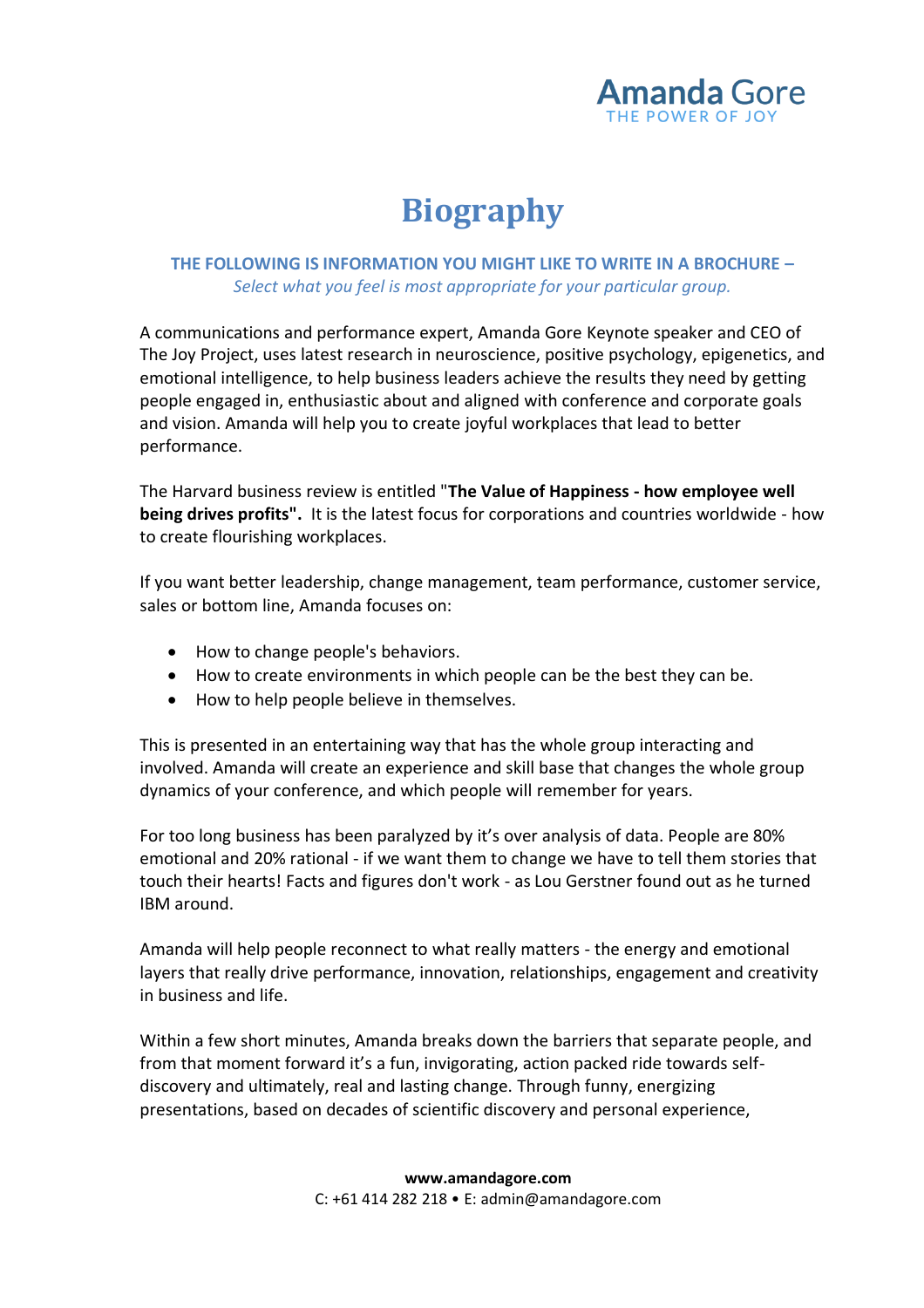

Amanda believes success in business is always about feelings - the way we feel about ourselves, something or someone determines how we behave - and whether we do business with them or not - and the way we interact.

Our perceptions determine our feelings, which directly affect our behaviour. Until we change our perceptions, we won't change our behaviour.

Amanda changes perceptions… and feelings.

Author of five books and several DVD and audio training programs, She devotes two months of every year researching and developing new material and keeping up to date in her fields of expertise in neuroscience, leadership, resilience, group dynamics and stress management.

## **SOME SHORT VERSIONS FROM WHICH TO CHOOSE!!**

For more than 25 years, Amanda Gore has been one of America's and Australia's most admired experiential speakers. She uses the principles of emotional intelligence to transform the spirit of people and cultures by changing perceptions, improving relationships, connecting people, managing change, leadership, innovation, and team dynamics.

Amanda believes success in business is always about feelings – the way we feel about a product, organization or person influences how we behave and informs our decisions about how we spend or who we conduct business with. Until we change our perceptions, we won't change our behaviour. Amanda's presentations changes perceptions… And feelings.

Author of five books and several video and audio training programs, Amanda is also the CEO of the JOY Project and has a bachelor's degree in physiotherapy, a major in psychology, and expertise in ergonomics, stress management, group dynamics, neurolinguistics, neuroscience, and occupational health.

### **OR IF YOU PREEFER THIS ONE!**

For more than 25 years, Amanda Gore has been one of America's and Australia's most admired experience creating speakers. She uses the principles of emotional intelligence to transform the spirit of people and cultures by changing perceptions, improving relationships, connecting people, managing change, leadership, innovation, and team dynamics.

Author of five books and several video and audio training programs, Amanda has a bachelor's degree in physiotherapy, a major in psychology, and expertise in ergonomics, stress management, group dynamics, neurolinguistics, neuroscience, and occupational health.

Amanda explores the mind-body connection to inspire people to lead, work and live more effectively through emotional and social intelligence, better relationships and connections,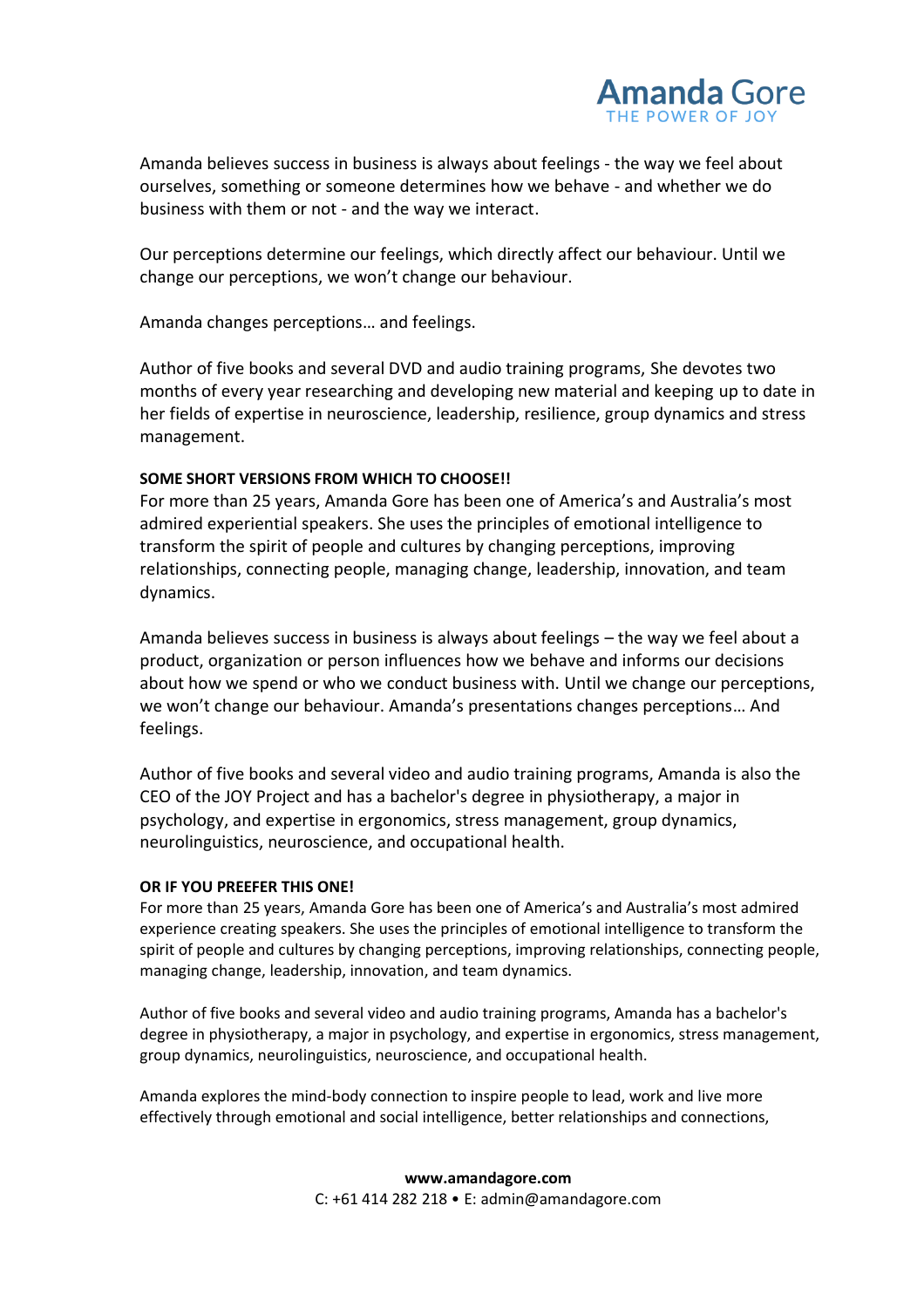

enthusiasm, great attitudes, less stress, and more joy!

She takes you through perspective-changing presentations on managing change, effective leadership, innovation, and high performing team dynamics.

Amanda Gore maintains that most of us know what we want to do - we just don't do it! To stimulate us into action she offers specific strategies to motivate us to approach our lives in new and creative ways. A powerful keynote and workshop presenter, Amanda became one of Australia's most popular motivational speakers before moving to the United States in 2000. Her techniques for improving professional and personal lives are mind-blowing, yet simple, effective and easy to apply.

She explores the mind-body connection to inspire people to lead, work and live more effectively through emotional and social intelligence, better relationships and connections, enthusiasm, great attitudes, less stress, and *more joy*.

## *"Peter and Kelly attended a showcase with Amanda Gore and can attest to her highly entertaining, yet professional and informative presentation.... and a warning to everyone, Amanda keeps you laughing until your sides hurt! " Client*

**OR…**

A bit about Amanda Gore

Amanda Gore is called a 'people whisperer'. She is a communications and performance expert, who for 25 years has been helping people achieve results by re-connecting them to what really drives perception, attitudes, behaviour, engagement, joy and positive outcomes in business and life.

Her expertise in transforming the spirit of people and cultures creates changes in perceptions; improves relationships and leadership; connects and engages people; and reframes the value of change.

With decades of experience speaking in over 20 countries to a wide range of corporations, groups and associations, combined with constant research in scientific discovery, Amanda will entertain, change perceptions, behaviours and attitudes, and move you to action.

She teaches people how to bring out the best in themselves and others, and how to keep a positive spirit, no matter what the circumstances.

Author of five books and several DVD and audio training programs, she has a bachelor's degree in physiotherapy, a major in psychology, and expertise in ergonomics, group dynamics, stress management, neurolinguistics, and emotional intelligence.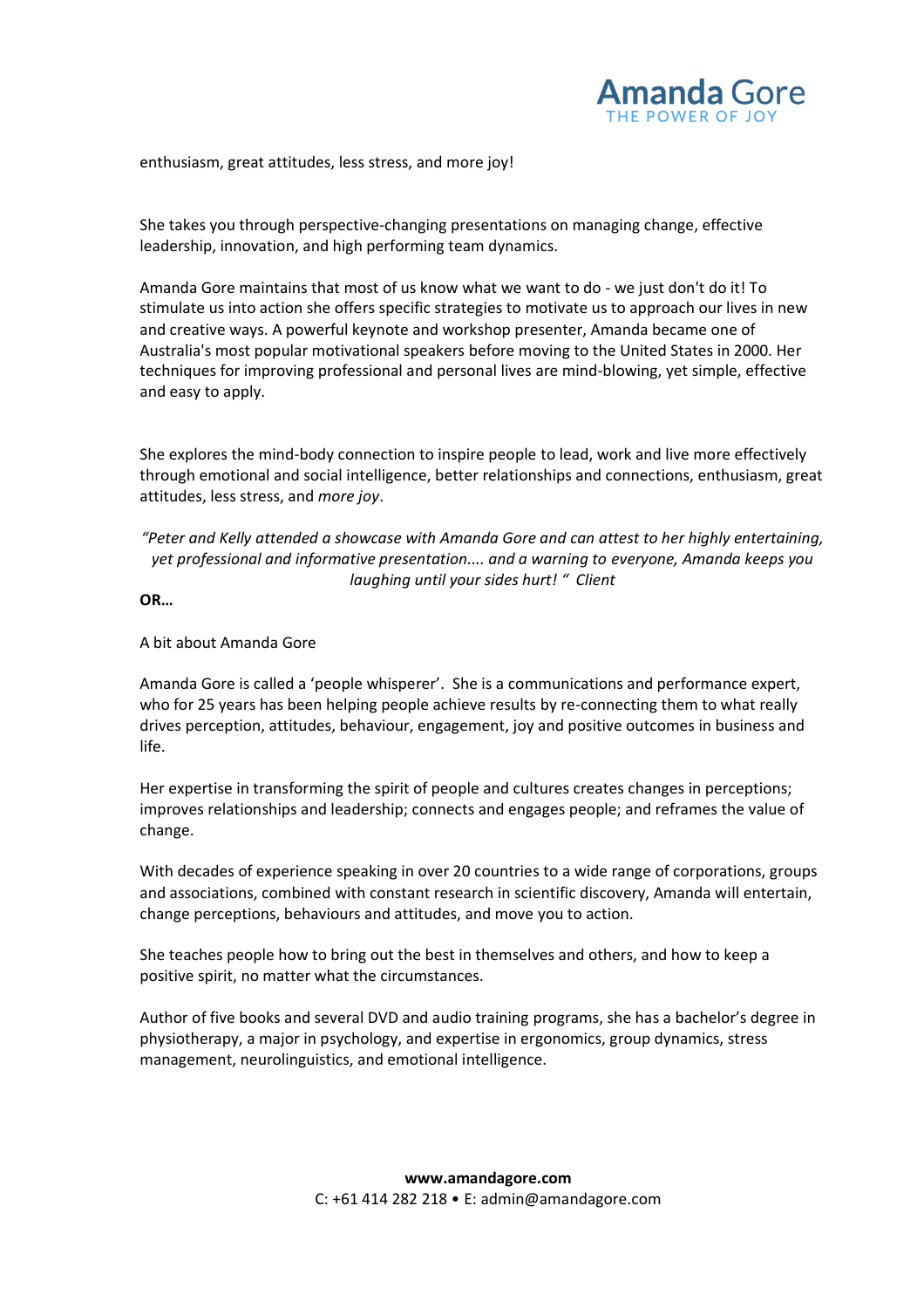

#### **OR…**

Amanda Gore is the CEO of The Joy Project and one of Australia's and America's most popular 'experience creating' speakers. She blends the principles of ancient wisdom with new research in modern science to wake people up to what really matters - in life and at work.

Involving the audience in an entertaining way that gets them all connected, she shares strategies, techniques and skills that allow people to adapt to change, transform their attitudes, eradicate fear, and improve relationships, communication, leadership, sales and customer service. The most important thing in life is how you feel about yourself - because that affects every other aspect of your life - especially your performance. The ability to make others feel good about themselves is rarely taught, yet critical for success in any field. People are 80% emotional and 20% rational - they will never forget how you made them feel! Amanda teaches people how to operate at that feeling level!

Her latest venture is The Joy Project. Her mission is to create a global joy movement where people learn to rediscover their joy, using the principles in her book JOY IS AN INSIDE JOB.

#### **INFORMATION FOR MEETING PLANNERS**

A communications and performance expert, Amanda uses the science of the heart, and the principles of emotional intelligence and neuroscience, to help business leaders achieve the results they need by getting people engaged in, enthusiastic about and aligned with corporate goals and vision. She is a catalyst for change. For too long business has been paralyzed by it's over analysis of data. Amanda will help you re-connect to the energy and emotional layers that really drive performance, innovation, engagement and creativity in your business and life.

Through extremely energizing presentations, enhanced by decades of scientific discovery and personal experience, Amanda will entertain, facilitate changes behaviour and move your audience to action.

Her programs intensify the impact of your conference, whether by kick starting it with laughter and connecting people by breaking down barriers, or sending your attendees off on an emotional and inspired high. She carefully orchestrates each presentation to ensure it links into your key business drivers, maximizing return on investment.

With Amanda's skills in group dynamics, relevant content and humor, attendees remember her material for years. People often comment to her "we saw you speak 15 years ago" and then quote what they learned and what they have done differently since then! Two girls told her that their mothers had seen her speak 10 years ago and had taught them what they learned!

"Business is always about feelings. The way we feel about something or someone determines how we behave. Our perceptions determine our feelings. Until we change our perceptions, we can't